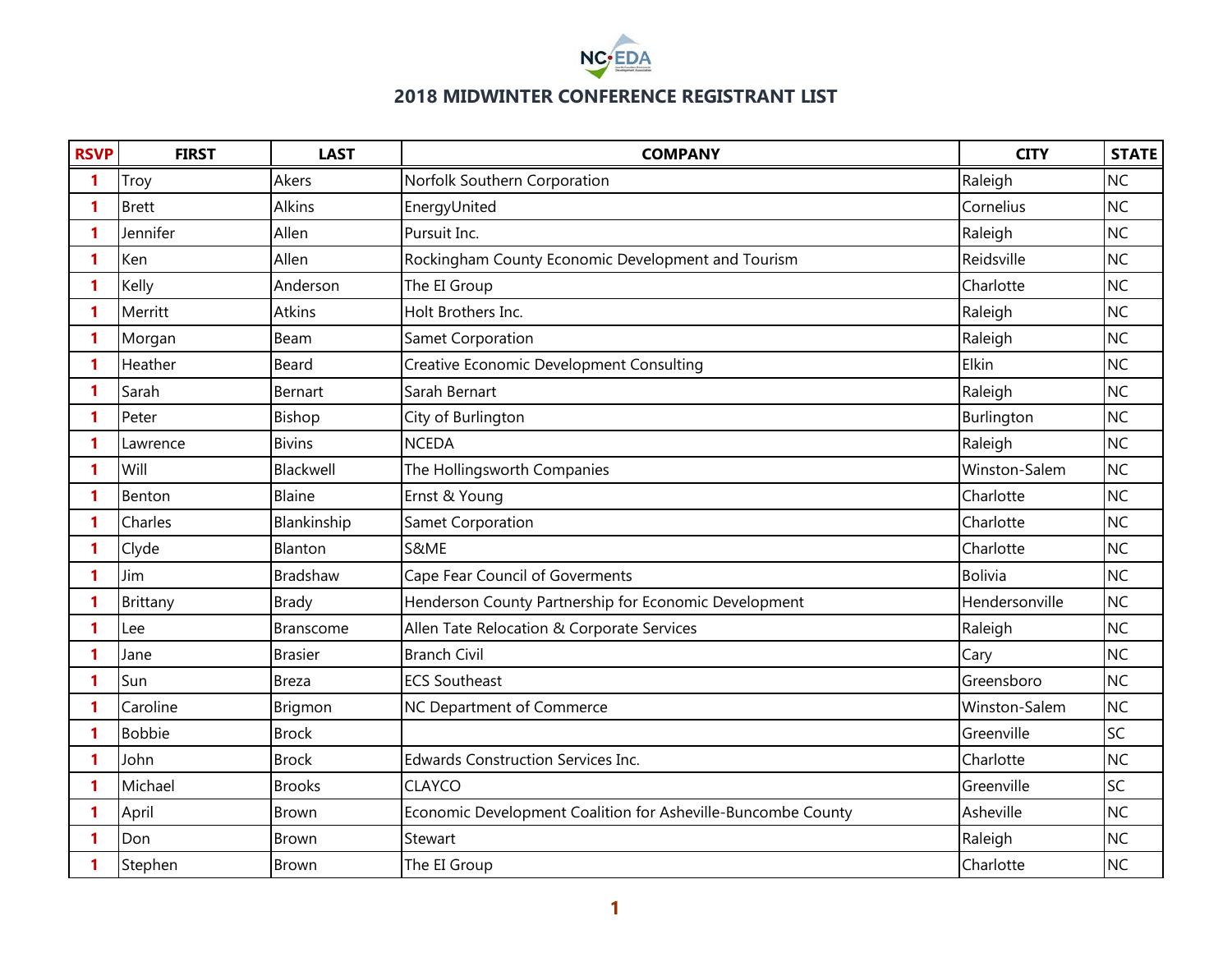

| <b>RSVP</b> | <b>FIRST</b> | <b>LAST</b>      | <b>COMPANY</b>                                     | <b>CITY</b>        | <b>STATE</b> |
|-------------|--------------|------------------|----------------------------------------------------|--------------------|--------------|
| 1           | Cliff        | <b>Brumfield</b> | Lincoln Economic Development Association           | Lincolnton         | <b>NC</b>    |
| 1           | Rachel       | <b>Brumfield</b> | Allen Tate Relocation & Corporate Services         | Charlotte          | <b>NC</b>    |
| 1           | Bill         | <b>Bullock</b>   | NC Biotechnology Center                            | <b>RTP</b>         | <b>NC</b>    |
| 1           | Hunter       | <b>Burnette</b>  | Shelco                                             | Raleigh            | <b>NC</b>    |
| 1           | Ashley       | Cagle            | Wake County Economic Development                   | Raleigh            | <b>NC</b>    |
|             | Eileen       | Cai              | <b>Charlotte Chamber of Commerce</b>               | Charlotte          | <b>NC</b>    |
| 1           | Jason        | Cannon           | Wake Forest Business & Industry Partnership        | <b>Wake Forest</b> | <b>NC</b>    |
| 1           | Josh         | Carpenter        | Economic Development Partnership of North Carolina | Robbinsville       | <b>NC</b>    |
| 1           | Gretchen     | Carson           | Mecklenburg County Office of Economic Development  | Charlotte          | <b>NC</b>    |
|             | Angela       | Carter           | LeChase Construction                               | Durham             | <b>NC</b>    |
| 1           | Mark         | Caudill          | Shelco                                             | Winston-Salem      | <b>NC</b>    |
| 1           | John         | Chaffee          | <b>NCEast Alliance</b>                             | Greenville         | <b>NC</b>    |
|             | Tyler        | Chaffee          | <b>Winston-Salem Business</b>                      | Winston-Salem      | <b>NC</b>    |
| 1           | Matt         | Chambers         | Clancy & Theys Construction                        | Raleigh            | <b>NC</b>    |
|             | Gene         | Chianelli        | <b>Williams Mullen</b>                             | Raleigh            | <b>NC</b>    |
|             | Chris        | Chung            | Economic Development Partnership of North Carolina | Cary               | <b>NC</b>    |
| 1           | John         | Clagett          | <b>Bobbitt Design Build</b>                        | Raleigh            | <b>NC</b>    |
|             | Bryan        | Clemmons         | <b>Trisect Commercial</b>                          | Greensboro         | <b>NC</b>    |
|             | Carol        | Clemmons         | Allen Tate Relocation & Corporate Services         | Greensboro         | <b>NC</b>    |
| 1           | Gary         | Cline            | <b>Cline Design Associates</b>                     | Raleigh            | <b>NC</b>    |
|             | Andy         | Coe              | <b>Convergent Nonprofit Solutions</b>              | Cary               | <b>NC</b>    |
|             | Amanda       | Conner           | North Carolina Global TransPark                    | Kinston            | <b>NC</b>    |
| 1           | Steve        | Cooper           | Roedl Langford de Kock                             | Charlotte          | <b>NC</b>    |
|             | Pat          | Corso            | Moore County Partners in Progress                  | Pinehurst          | <b>NC</b>    |
|             | Tiffany      | Creech           | Wayne County Development Alliance                  | Goldsboro          | <b>NC</b>    |
| 1           | Jan          | Critz-Yokeley    | Rockingham County Economic Development and Tourism | Reidsville         | <b>NC</b>    |
|             | Holly        | Crosby           | NC Department of Commerce                          | Raleigh            | <b>NC</b>    |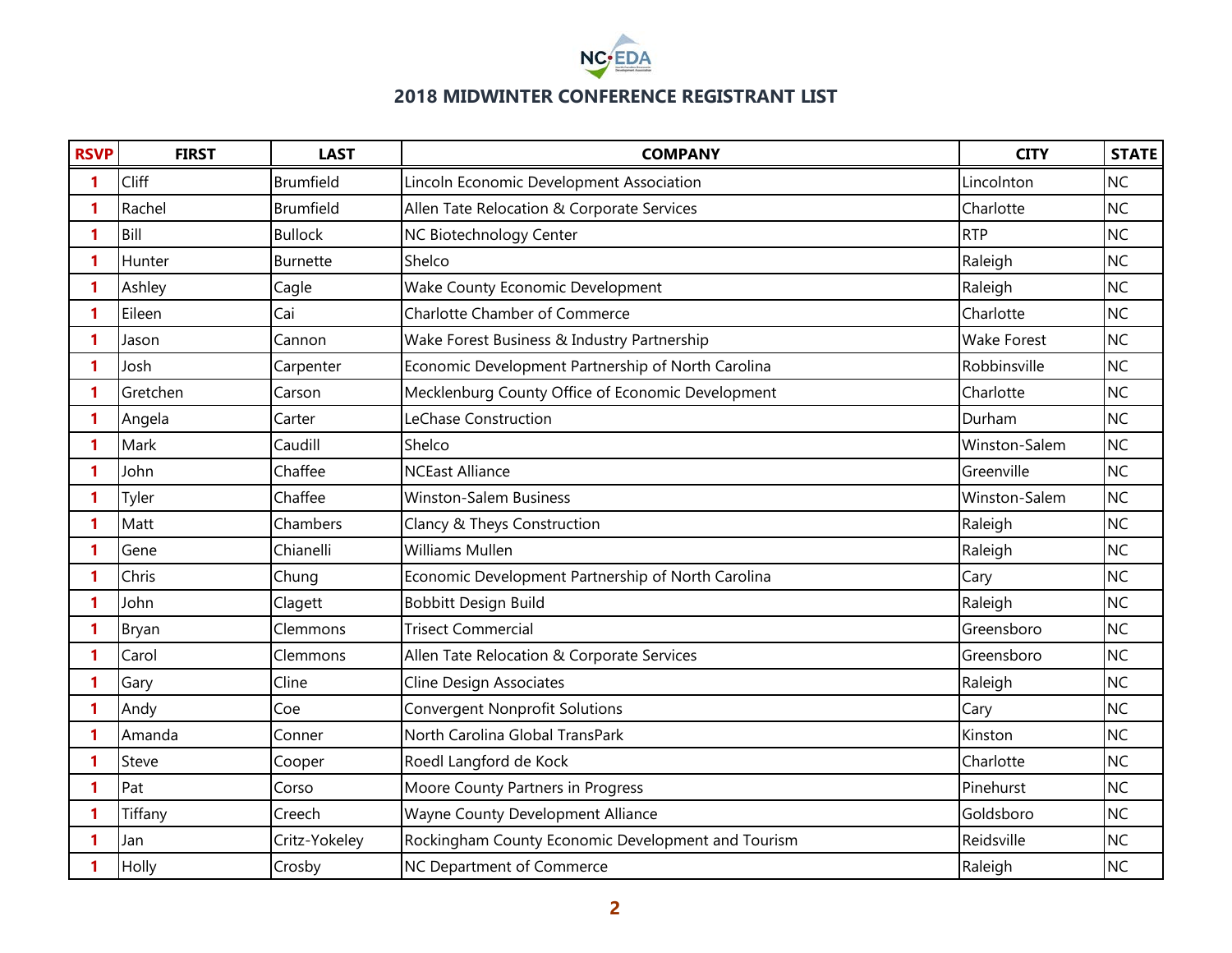

| <b>RSVP</b> | <b>FIRST</b> | <b>LAST</b>     | <b>COMPANY</b>                                               | <b>CITY</b>           | <b>STATE</b> |
|-------------|--------------|-----------------|--------------------------------------------------------------|-----------------------|--------------|
| 1           | Pres         | Davenport       | Eckel & Vaughan                                              | Raleigh               | <b>NC</b>    |
| 1           | Mark         | Davis           | <b>Triad Design Group</b>                                    | Greensboro            | <b>NC</b>    |
| 1           | Marvin       | Davis           | The Wooten Company                                           | <b>Black Mountain</b> | <b>NC</b>    |
| 1           | Kelly        | Dawson          | Economic Development Partnership of North Carolina           | Cary                  | <b>NC</b>    |
| 1           | Jeff         | <b>DeBellis</b> | NC Department of Commerce                                    | Raleigh               | <b>NC</b>    |
| 1           | Tracy        | Dellinger       | Economic Development Partnership of North Carolina           | Greensboro            | <b>NC</b>    |
|             | <b>Brian</b> | Denisar         | Samet Corporation                                            | Greensboro            | <b>NC</b>    |
| 1           | Charlie      | <b>Dick</b>     | <b>Environmental Air Systems</b>                             | Greensboro            | <b>NC</b>    |
| 1           | Luke         | <b>Dickey</b>   | <b>Stimmel Associates</b>                                    | Winston-Salem         | <b>NC</b>    |
| 1           | Liz          | Dobbins-Smith   | <b>NCEDA</b>                                                 | Raleigh               | <b>NC</b>    |
| 1           | Don          | Donadio         | Womble Bond Dickinson                                        | Raleigh               | <b>NC</b>    |
| 1           | Mark         | Donham          | City of Albemarle                                            | Albemarle             | <b>NC</b>    |
| 1           | Larry        | Donley          | NC Department of Commerce                                    | Greenville            | <b>NC</b>    |
| 1           | Josh         | Dunbar          | The EI Group                                                 | Morrisville           | <b>NC</b>    |
| 1           | Sandy        | Dunbeck         | High Point Economic Development Corporation                  | <b>High Point</b>     | <b>NC</b>    |
| 1           | Clark        | Duncan          | Economic Development Coalition for Asheville-Buncombe County | Asheville             | <b>NC</b>    |
| 1           | Richie       | Duncan          | Franklin County Economic Development Commission              | Youngsville           | <b>NC</b>    |
| 1           | Charlie      | Eadie           | <b>Claris Construction</b>                                   | Charlotte             | <b>NC</b>    |
|             | <b>Brad</b>  | Eagy            | <b>SEPI Engineering</b>                                      | Charlotte             | <b>NC</b>    |
| 1           | Bill         | Early           | <b>Brunswick County Economic Development</b>                 | Bolivia               | <b>NC</b>    |
| 1           | Larry        | Eberhart        | <b>Evans General Contractors</b>                             | Greenville            | SC           |
|             | Melvin       | Edison          | Dominion Energy                                              | Midlothian            | VA           |
| 1           | Dave         | Efird           | NC Department of Commerce                                    | Raleigh               | <b>NC</b>    |
| 1           | Valoree      | Eikinas         | CALYX Engineers + Consultants                                | Cary                  | <b>NC</b>    |
|             | Deepal       | Eliatamby       | <b>Alliance Consulting Engineers</b>                         | Columbia              | SC           |
| 1           | Dan          | Esteban         | <b>Alliance Consulting Engineers</b>                         | Greenville            | SC           |
|             | Erin         | Farris          | S&ME                                                         | Greenville            | SC           |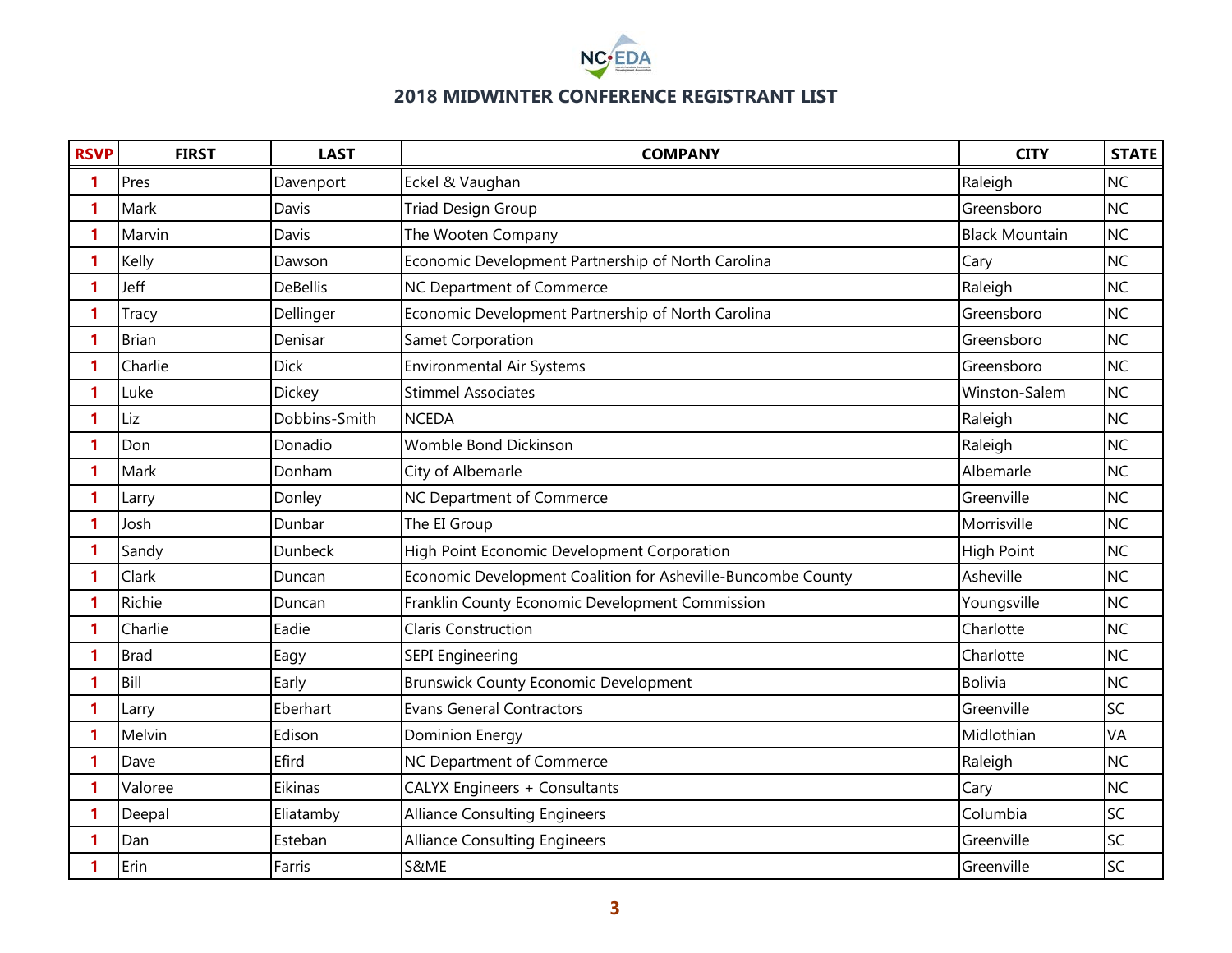

| <b>RSVP</b>  | <b>FIRST</b> | <b>LAST</b> | <b>COMPANY</b>                                     | <b>CITY</b> | <b>STATE</b> |
|--------------|--------------|-------------|----------------------------------------------------|-------------|--------------|
| 1            | Jacob        | Felts       | Integra Engineering                                | Charlotte   | <b>NC</b>    |
| 1            | Josh         | Fernandez   | Cabarrus Economic Development Corp.                | Kannapolis  | <b>NC</b>    |
| 1            | Michelle     | Fish        | Integra Engineering                                | Charlotte   | <b>NC</b>    |
| 1            | Susan        | Fleetwood   | NC Department of Commerce                          | Raleigh     | <b>NC</b>    |
| 1            | Deborah      | Flippo      | <b>Draper Aden Associates</b>                      | Blacksburg  | VA           |
| 1            | Kellie       | Ford        | S&ME                                               | Raleigh     | <b>NC</b>    |
| 1            | John         | Fordree     | Morgan Corp                                        | Spartanburg | SC           |
| 1            | Kevin        | Franklin    | Randolph County Economic Development Corporation   | Asheboro    | <b>NC</b>    |
| 1            | Chad         | Frye        | <b>Graycor Construction Company</b>                | Charlotte   | <b>NC</b>    |
| 1            | Keith        | Gabriel     | Duke Energy                                        | Charlotte   | <b>NC</b>    |
| 1            | Beth         | Gargan      | NC Department of Commerce                          | Raleigh     | <b>NC</b>    |
| 1            | Jeff         | Garstka     | City of Reidsville                                 | Reidsville  | <b>NC</b>    |
| 1            | <b>Nick</b>  | Gaston      | The Whiting-Turner Contracting Company             | Charlotte   | <b>NC</b>    |
| 1            | John         | Geib        | Duke Energy                                        | Oak Ridge   | <b>NC</b>    |
| 1            | George       | Genero      | <b>Alliance Consulting Engineers</b>               | Greenville  | SC           |
| 1            | Sven         | Gerzer      | <b>Charlotte Chamber of Commerce</b>               | Charlotte   | <b>NC</b>    |
| 1            | Danny        | Giddens     | NC Department of Commerce                          | Raleigh     | <b>NC</b>    |
| 1            | <b>Nate</b>  | Gilbert     | <b>Dominion Energy</b>                             | Glen Allen  | VA           |
| 1            | Stuart       | Gilbert     | Person County Economic Development                 | Roxboro     | <b>NC</b>    |
| 1            | Craig        | Goodson     | Davidson County Economic Development Commission    | Lexington   | <b>NC</b>    |
| 1            | Ronnie       | Goswick     | Carolina Sunrock                                   | Raleigh     | <b>NC</b>    |
| 1            | Veronica     | Grantham    | NC Department of Commerce                          | Gastonia    | <b>NC</b>    |
| $\mathbf{1}$ | Samantha     | Grass       | Cabarrus Economic Development Corp.                | Kannapolis  | <b>NC</b>    |
| 1            | Nate         | Groover     | Economic Development Partnership of North Carolina | Cary        | <b>NC</b>    |
| 1            | <b>Al</b>    | Guarnieri   | Parker Poe                                         | Charlotte   | <b>NC</b>    |
| 1            | Michael      | Haley       | Wake County Economic Development                   | Raleigh     | <b>NC</b>    |
| 1            | Jennifer     | Harrell     | Aberdeen Carolina & Western Railway                | Candor      | <b>NC</b>    |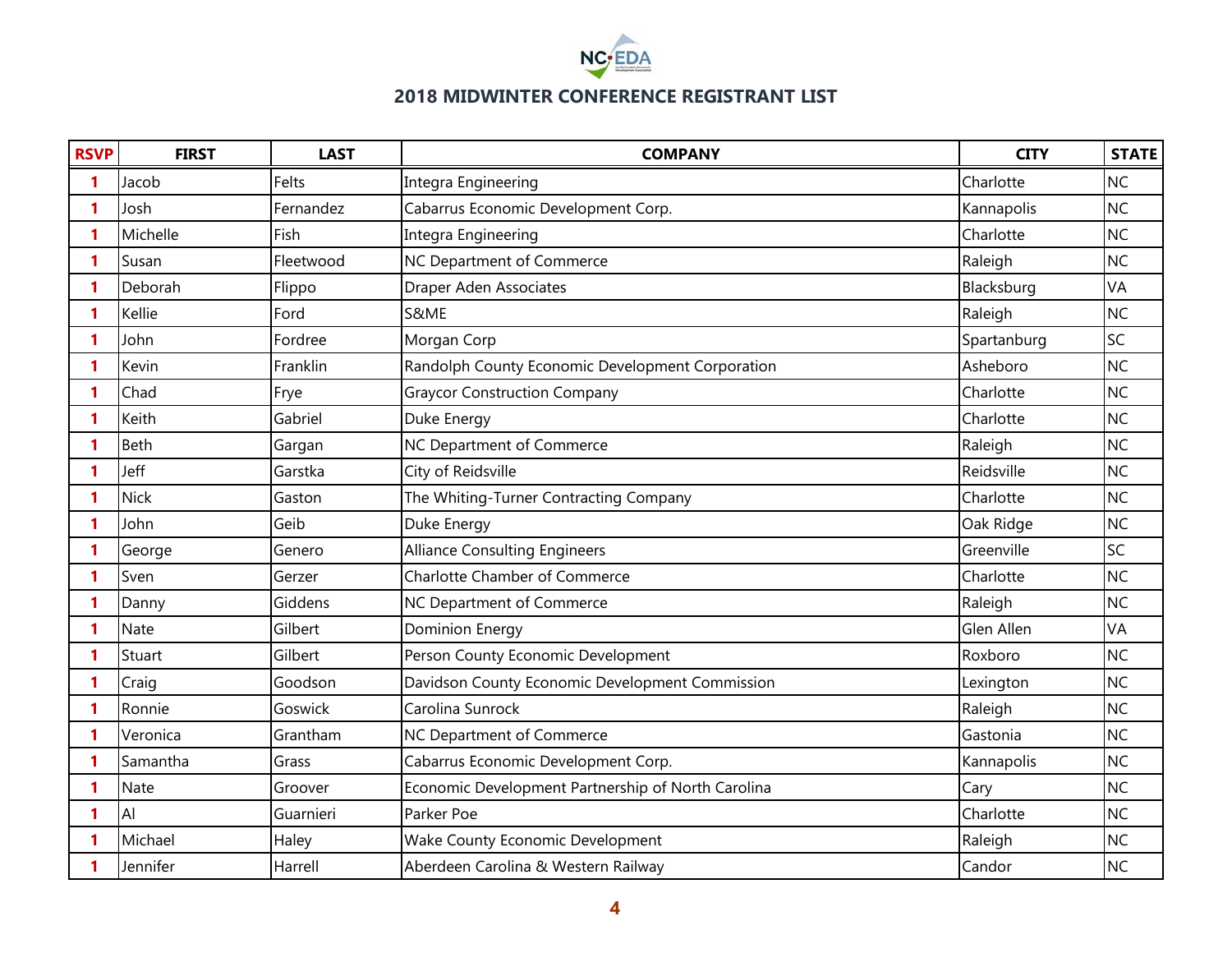

| <b>RSVP</b> | <b>FIRST</b>  | <b>LAST</b>              | <b>COMPANY</b>                                        | <b>CITY</b>          | <b>STATE</b> |
|-------------|---------------|--------------------------|-------------------------------------------------------|----------------------|--------------|
| 1           | Hannah        | <b>Harrill Morecraft</b> | NC Department of Commerce                             | Raleigh              | <b>NC</b>    |
| 1           | Bill          | Harris                   | <b>Vannoy Construction</b>                            | Asheville            | <b>NC</b>    |
| 1           | Joanna        | Helms                    | Apex Economic Development                             | Apex                 | <b>NC</b>    |
| 1           | Kathleen      | Henry                    | Wake County Economic Development                      | Raleigh              | <b>NC</b>    |
| 1           | Donny         | Hicks                    | Gaston County Economic Development Commission         | Gastonia             | <b>NC</b>    |
| 1           | Kent          | Hill                     | <b>Dominion Energy</b>                                | Richmond             | VA           |
| 1           | Loren         | Hill                     | High Point Economic Development Corporation           | <b>High Point</b>    | <b>NC</b>    |
| 1           | Conley        | Hilliard                 | Dewberry                                              | Raleigh              | <b>NC</b>    |
| 1           | Joe           | Hines                    | <b>Timmons Group</b>                                  | Richmond             | VA           |
| 1           | George        | Hining                   | <b>MHAworks Architecture</b>                          | Durham               | <b>NC</b>    |
| 1           | <b>Burton</b> | Hodges                   | Henderson County Partnership for Economic Development | Hendersonville       | <b>NC</b>    |
| 1           | Jordan        | Holt                     | <b>Bordeaux Construction Company</b>                  | Raleigh              | <b>NC</b>    |
| 1           | Dave          | Horne                    | Smith Anderson                                        | Raleigh              | <b>NC</b>    |
| 1           | <b>Brad</b>   | Hufford                  | Pitt County Development Commission                    | Greenville           | <b>NC</b>    |
| 1.          | John          | Hunter                   | <b>Womble Bond Dickinson</b>                          | Charlotte            | <b>NC</b>    |
| 1           | Nathan        | Huret                    | Catawba County Economic Development Corporation       | Hickory              | <b>NC</b>    |
| 1           | Michael       | Jarman                   | Lenoir County                                         | Kinston              | <b>NC</b>    |
| 1           | Robin         | Jenkins                  | New South Strategies                                  | Franklin             | <b>NC</b>    |
| 1           | Tommy         | Jenkins                  | Macon County Economic Development Commission          | Franklin             | <b>NC</b>    |
| 1           | Karen         | Johns                    | Karen Johns LLC                                       | Raleigh              | <b>NC</b>    |
| 1           | David         | Johnson                  | Johnston County Economic Development                  | Smithfield           | <b>NC</b>    |
| 1           | Randall       | Johnson                  | NC Biotechnology Center                               | Wilmington           | <b>NC</b>    |
| 1           | Anna          | Johnston                 | Holly Springs Economic Development                    | <b>Holly Springs</b> | <b>NC</b>    |
| 1           | Lindsay       | Johnston                 | NC Department of Commerce                             | Raleigh              | <b>NC</b>    |
| 1           | Alan          | Jones                    | Duke Energy                                           | Raleigh              | <b>NC</b>    |
| 1           | Hannah        | Jones                    | <b>NCEast Alliance</b>                                | Edenton              | <b>NC</b>    |
| 1           | Oppie         | Jordan                   | Carolinas Gateway Partnership                         | Rocky Mount          | <b>NC</b>    |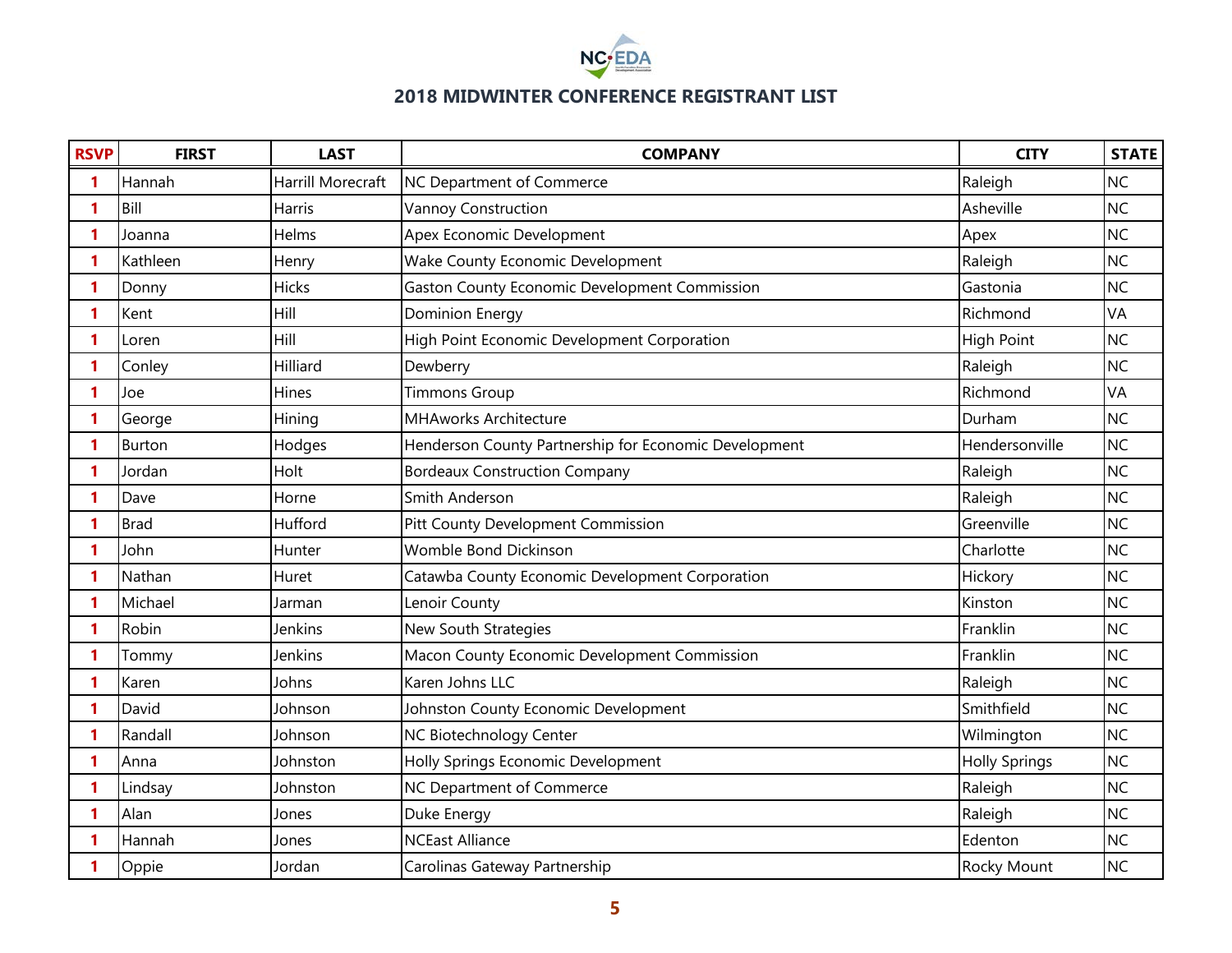

| <b>RSVP</b> | <b>FIRST</b> | <b>LAST</b>  | <b>COMPANY</b>                                     | <b>CITY</b>          | <b>STATE</b> |
|-------------|--------------|--------------|----------------------------------------------------|----------------------|--------------|
| 1           | <b>Bob</b>   | Joyce        | Sanford Area Growth Alliance                       | Sanford              | <b>NC</b>    |
| 1           | James        | Joyner       | Solutions-IES / Draper Aden Associates             | Raleigh              | <b>NC</b>    |
| 1           | Anna         | Karageorgiou | Monroe-Union County Economic Development           | Monroe               | <b>NC</b>    |
| 1           | Stephanie    | Kegley       | Messer Construction Co.                            | Charlotte            | <b>NC</b>    |
| 1           | Karen        | Kieffer      | <b>Philen Construction</b>                         | Mt Pleasant          | <b>NC</b>    |
| 1           | <b>Rick</b>  | Kiernan      | <b>Convergent Nonprofit Solutions</b>              | Raleigh              | <b>NC</b>    |
|             | Lauren       | Kilgore      | Alfred Williams & Company                          | Mint Hill            | <b>NC</b>    |
| 1           | John         | Kincaid      | Southside Constructors                             | Charlotte            | <b>NC</b>    |
| 1           | Billy        | King         | Wilmington Business Development                    | Wilmington           | <b>NC</b>    |
| 1           | Ben          | Kinney       | <b>Business North Carolina</b>                     | Charlotte            | <b>NC</b>    |
| 1           | Colin        | Kiser        | Economic Development Partnership of North Carolina | Cary                 | <b>NC</b>    |
| 1           | David        | Knight       | NC Department of Commerce                          | Raleigh              | <b>NC</b>    |
| 1           | Sheila       | Knight       | Jacksonville Onslow Economic Development           | Jacksonville         | <b>NC</b>    |
| 1           | Olivia       | Koone        | Economic Development Partnership of North Carolina | Cary                 | <b>NC</b>    |
| 1           | Christopher  | Kouri        | Nexsen Pruet                                       | Charlotte            | <b>NC</b>    |
| 1           | Mike         | Kriston      | McDonald York Building Company                     | Raleigh              | <b>NC</b>    |
| 1           | Irena        | Krstanovic   | Holly Springs Economic Development                 | <b>Holly Springs</b> | <b>NC</b>    |
| 1           | Kevin        | Lackey       | <b>Brunswick County Economic Development</b>       | <b>Bolivia</b>       | <b>NC</b>    |
| 1           | Tim          | LaFramboise  | Southside Constructors                             | Charlotte            | <b>NC</b>    |
| 1           | Gary         | Lanier       | Columbus County Economic Development Commission    | Whiteville           | <b>NC</b>    |
| 1           | Anna         | Lea Moore    | North Carolina Railroad Company                    | Raleigh              | <b>NC</b>    |
| 1           | <b>Bob</b>   | Leak Jr.     | <b>Winston-Salem Business</b>                      | Winston-Salem        | <b>NC</b>    |
| 1           | Andre        | Lennon       | <b>Alliance Consulting Engineers</b>               | Charlotte            | <b>NC</b>    |
| 1           | Alan         | Lewis        | The Keith Corporation                              | Charlotte            | <b>NC</b>    |
|             | Mary         | Lilley       | Greenfield                                         | Wiliamston           | <b>NC</b>    |
| 1           | Bryan        | Linton       | <b>Burton Engineering Associates</b>               | Charlotte            | <b>NC</b>    |
|             | Randy        | Lipshay      | <b>ESP Associates</b>                              | Charlotte            | <b>NC</b>    |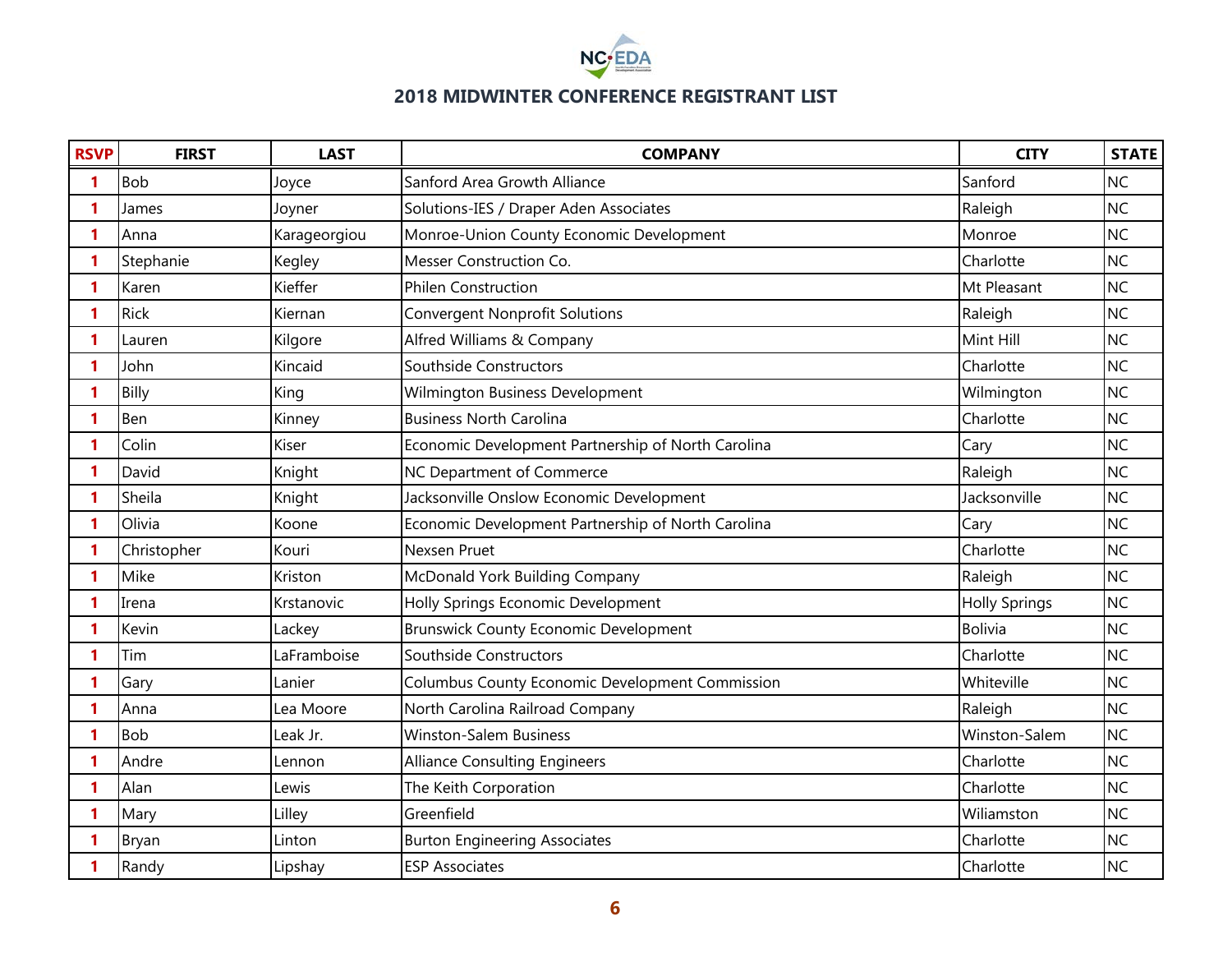

| <b>RSVP</b>  | <b>FIRST</b>     | <b>LAST</b>  | <b>COMPANY</b>                                                       | <b>CITY</b>   | <b>STATE</b> |
|--------------|------------------|--------------|----------------------------------------------------------------------|---------------|--------------|
| 1            | Maureen          | Little       | NC Community College System                                          | Raleigh       | <b>NC</b>    |
| 1            | Grant            | Livengood    | McKim & Creed                                                        | Raleigh       | <b>NC</b>    |
| 1            | John             | Lowery       | NC Department of Commerce                                            | Lumberton     | <b>NC</b>    |
| 1            | John             | Loyack       | Economic Development Partnership of North Carolina                   | Cary          | <b>NC</b>    |
| 1            | <b>Brian</b>     | Maas         | <b>ECS Southeast</b>                                                 | Greensboro    | <b>NC</b>    |
| 1            | Ron              | Mahle        | Monroe-Union County Economic Development                             | Monroe        | <b>NC</b>    |
| 1            | John             | Mancuso      | <b>SKA Consulting Engineers</b>                                      | Greensboro    | <b>NC</b>    |
| 1            | John             | Martin       | Fourth Elm Construction                                              | Kernersville  | <b>NC</b>    |
| 1            | Jessica          | Martin-Lane  | <b>WR-Martin</b>                                                     | Asheville     | <b>NC</b>    |
| 1            | Tim              | Mathis       | NC Department of Commerce                                            | Rutherfordton | <b>NC</b>    |
| 1            | Ryan             | Mayer        | Survey PC                                                            | Youngsville   | <b>NC</b>    |
| 1            | Darin            | McClure      | <b>Mid-Atlantic Associates</b>                                       | Raleigh       | <b>NC</b>    |
| 1            | David            | McConnell    | Charlotte Center City Partners                                       | Charlotte     | <b>NC</b>    |
| $\mathbf{1}$ | Neal             | McElveen     | <b>Terracon Consultants</b>                                          | Charlotte     | <b>NC</b>    |
| 1.           | Congressman Mike | McIntyre     | Poyner Spruill                                                       | Raleigh       | <b>NC</b>    |
| 1            | Jason            | McLeod       | <b>ECS Southeast</b>                                                 | Wilmington    | <b>NC</b>    |
| $\mathbf{1}$ | Tiffany          | McNeill      | City of Raleigh, Office of Economic Development and Innovation       | Raleigh       | <b>NC</b>    |
| 1            | Kasey            | McWhorter    | S&ME                                                                 | Greensboro    | <b>NC</b>    |
| 1            | Joe              | Melvin       | North Carolina's Southeast                                           | Elizabethtown | <b>NC</b>    |
| 1            | Jane             | Meyer        | <b>NCEDA</b>                                                         | Raleigh       | <b>NC</b>    |
| 1            | Caleb            | <b>Miles</b> | Convention & Visitors Bureau, Pinehurst/Southern Pines/Aberdeen Area | Pinehurst     | <b>NC</b>    |
| 1            | Scott            | Millar       | Catawba County Economic Development Corporation                      | Hickory       | <b>NC</b>    |
| 1            | Eddie            | Miller       | <b>NC Electric Cooperatives</b>                                      | Raleigh       | <b>NC</b>    |
| 1            | Emily            | Miller       | McAdams & Associates                                                 | Garner        | <b>NC</b>    |
| 1            | Roger            | Miller       | McAdams & Associates                                                 | Garner        | <b>NC</b>    |
| 1            | Will             | Miller       | NC Department of Commerce                                            | Raleigh       | <b>NC</b>    |
| 1            | April            | Mills        | Ward and Smith                                                       | Raleigh       | <b>NC</b>    |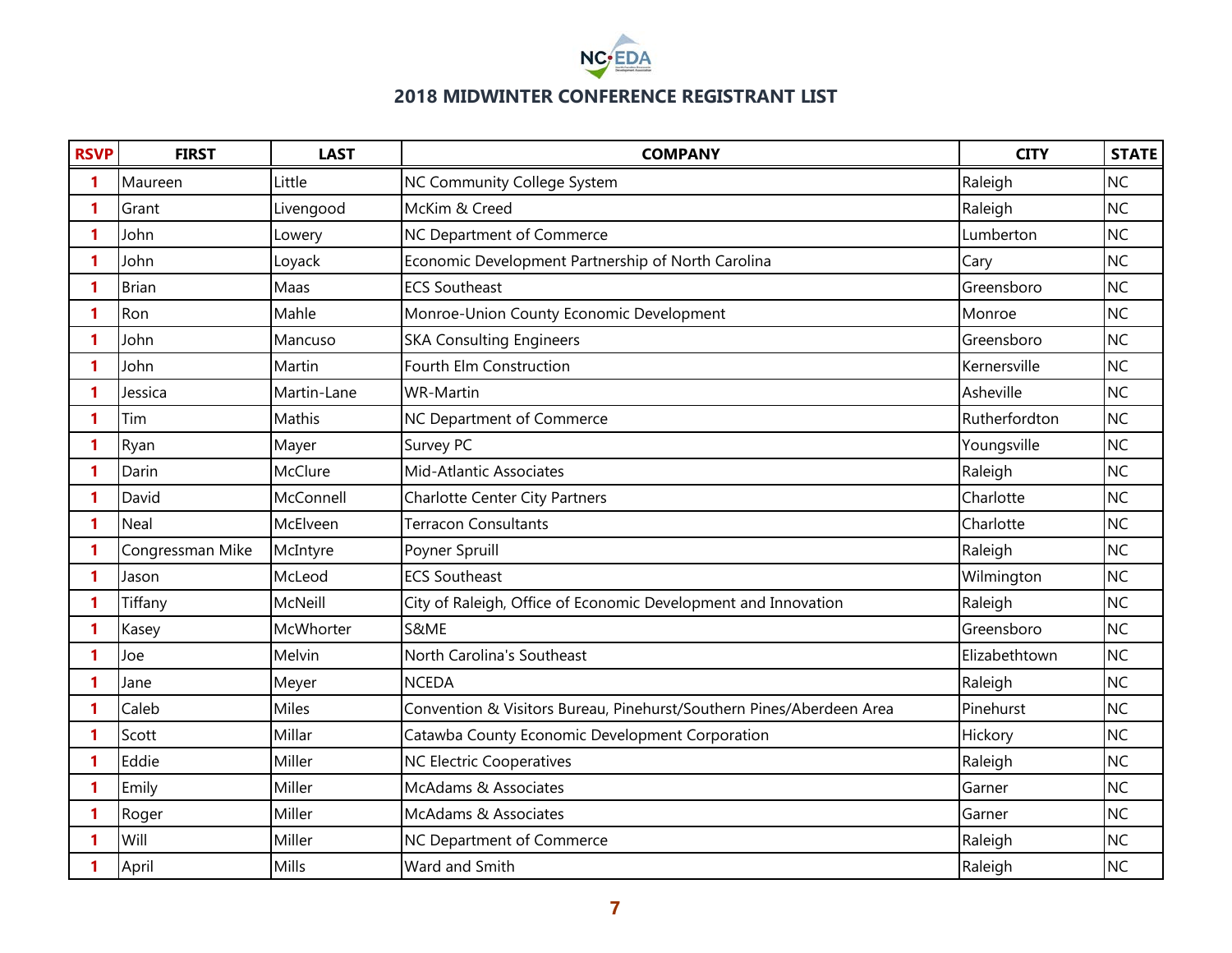

| <b>RSVP</b>  | <b>FIRST</b> | <b>LAST</b>    | <b>COMPANY</b>                                     | <b>CITY</b>   | <b>STATE</b> |
|--------------|--------------|----------------|----------------------------------------------------|---------------|--------------|
| 1            | Patricia     | Mitchell       | Appalachian State University                       | Boone         | <b>NC</b>    |
| 1            | Jenny        | Mizelle        | WithersRavenel                                     | Wilmington    | <b>NC</b>    |
| 1            | Jason        | Moore          | Rodgers Builders, Inc.                             | Charlotte     | <b>NC</b>    |
| 1            | Andrew       | Moriarty       | <b>Bohler Engineering</b>                          | Charlottte    | <b>NC</b>    |
| 1            | Crystal      | Morphis        | Creative Economic Development Consulting           | Elkin         | <b>NC</b>    |
| 1            | John         | Morrison       | New Atlantic Contracting                           | Winston-Salem | <b>NC</b>    |
| 1            | Michelle     | Muir           | NC Department of Commerce                          | Cary          | <b>NC</b>    |
| 1            | Deborah      | Murray         | Caldwell County Economic Development Commission    | Lenoir        | <b>NC</b>    |
| 1            | Lee Anne     | Nance          | Stewart                                            | Raleigh       | <b>NC</b>    |
| 1            | Ryan         | Nance          | Economic Development Partnership of North Carolina | Cary          | <b>NC</b>    |
| 1            | John         | <b>Nelms</b>   | Duke Energy                                        | Raleigh       | <b>NC</b>    |
| 1            | Frank        | Newman         | <b>Alliance Consulting Engineers</b>               | Charleston    | SC           |
| 1            | Jim          | <b>Nichols</b> | O'Brien/Atkins Associates                          | Durham        | <b>NC</b>    |
| 1            | LeeAnn       | Nixon          | Cabarrus Economic Development Corp.                | Kannapolis    | <b>NC</b>    |
| $\mathbf{1}$ | Denise       | Nowell         | Zebulon Chamber of Commerce                        | Zebulon       | <b>NC</b>    |
| 1            | Jeff         | Oden           | Stewart                                            | Charlotte     | <b>NC</b>    |
| $\mathbf{1}$ | Jerry        | O'Keeffe       | <b>PSNC Energy</b>                                 | Durham        | <b>NC</b>    |
| 1            | Pat          | O'Keefe        | Clark Nexsen                                       | Raleigh       | <b>NC</b>    |
| 1            | Aaron        | Ouellette      | Port of Virgina                                    | Norfolk       | VA           |
| 1            | Marian       | Padgett        | <b>HomeServices Relocation</b>                     | Charlotte     | <b>NC</b>    |
| 1.           | <b>Bob</b>   | Palmes         | <b>GL Wilson Building Company</b>                  | Statesville   | <b>NC</b>    |
| 1            | Katy         | Parker         | Economic Development Partnership of North Carolina | Cary          | <b>NC</b>    |
| 1            | JJ           | Patterson      | Lomax Construction                                 | Greensboro    | <b>NC</b>    |
| 1            | Greg         | Payne          | Economic Leadership                                | Raleigh       | <b>NC</b>    |
| 1            | Josh         | Payne          | Southern Industrial Constructors                   | Raleigh       | <b>NC</b>    |
| 1            | Ernie        | Pearson        | Nexsen Pruet                                       | Raleigh       | <b>NC</b>    |
| 1            | David        | Perez          | <b>Terracon Consultants</b>                        | Raleigh       | <b>NC</b>    |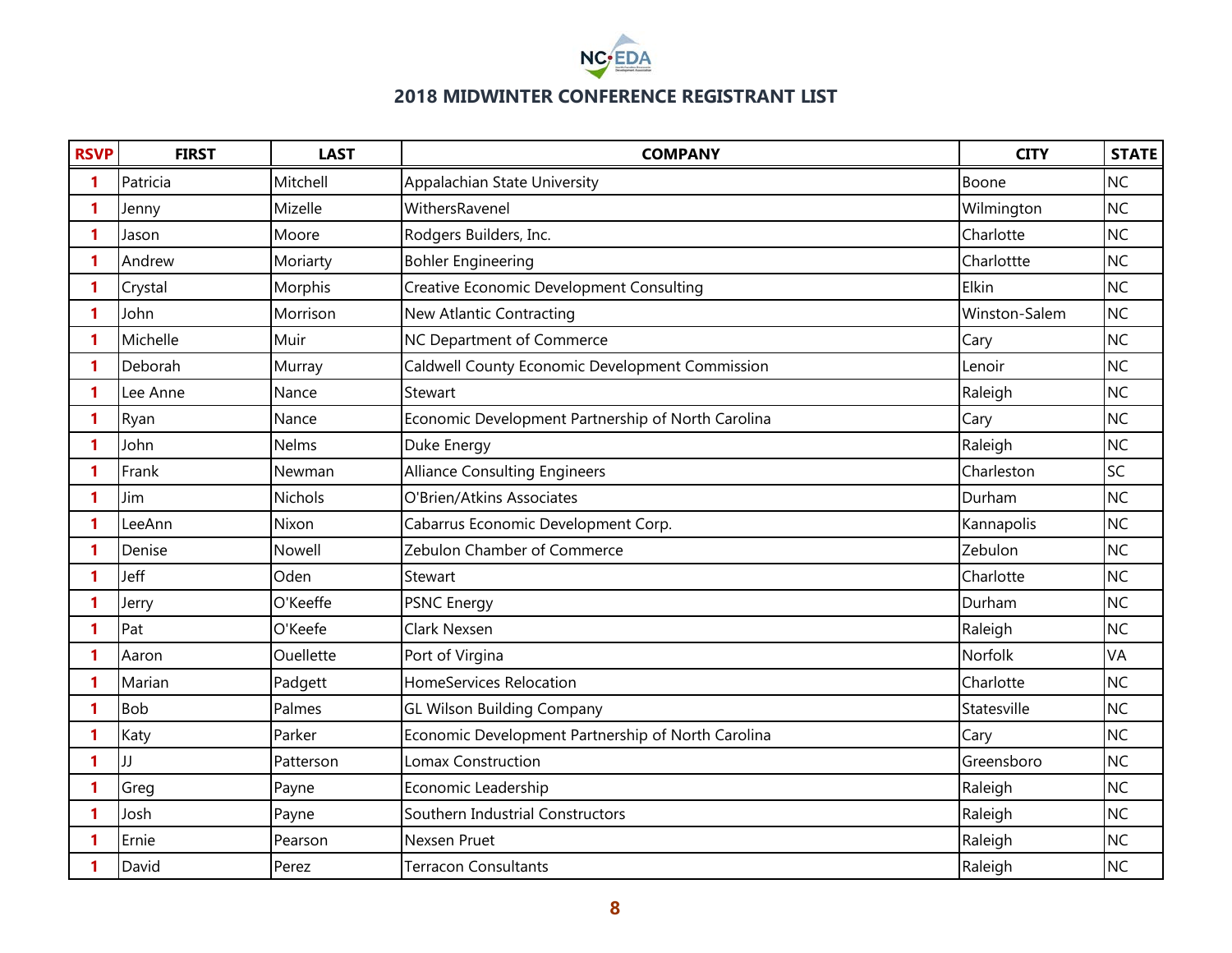

| <b>RSVP</b> | <b>FIRST</b>  | <b>LAST</b> | <b>COMPANY</b>                                                   | <b>CITY</b>    | <b>STATE</b> |
|-------------|---------------|-------------|------------------------------------------------------------------|----------------|--------------|
| 1           | John          | Peterson    | Relate Advocacy                                                  | Raleigh        | <b>NC</b>    |
| 1           | Donna         | Phillips    | Duke Energy                                                      | Winterville    | <b>NC</b>    |
| 1           | Chris         | Platé       | Monroe-Union County Economic Development                         | Monroe         | <b>NC</b>    |
| 1           | Chip          | Pope        | Shelco                                                           | Charlotte      | <b>NC</b>    |
| 1           | Mark          | Pope        | Lenoir County Economic Development                               | Kinston        | <b>NC</b>    |
| 1           | Vivian        | Powell      | Research Triangle Regional Partnership                           | Cary           | <b>NC</b>    |
| 1           | George        | Pretty      | Parker Poe                                                       | Charlotte      | <b>NC</b>    |
| 1           | Rich          | Price       | Jackson County Economic Development                              | Sylva          | <b>NC</b>    |
| 1           | Julie         | Pruett      | Catawba County Economic Development Corporation                  | Hickory        | <b>NC</b>    |
| 1           | <b>Brooks</b> | Raiford     | <b>NC TECH</b>                                                   | Raleigh        | <b>NC</b>    |
| 1           | Ryan          | Regan       | North Carolina's Southeast                                       | Elizabethtown  | <b>NC</b>    |
| 1           | Alyssa        | Riddle      | Economic Development Partnership of North Carolina               | Cary           | <b>NC</b>    |
| 1           | Kellen        | Riley       | <b>CSX Transportation</b>                                        | Columbia       | SC           |
| 1           | Bill          | Roberts     | Duke Energy                                                      | Hickory        | <b>NC</b>    |
| 1           | Kathryn       | Roberts     | The BlueWater Group                                              | Raleigh        | <b>NC</b>    |
| 1           | Russ          | Rogerson    | Mooresville South Iredell EDC / Statesville Regional Development | Statesville    | <b>NC</b>    |
| 1           | Julie         | Roper       | <b>PSNC Energy</b>                                               | Raleigh        | <b>NC</b>    |
| 1           | Katherine     | Ross        | Parker Poe                                                       | Raleigh        | <b>NC</b>    |
| 1           | Austin        | Rouse       | Economic Development Partnership of North Carolina               | Cary           | <b>NC</b>    |
| 1.          | Laura         | Rowley      | NC Biotechnology Center                                          | <b>RTP</b>     | <b>NC</b>    |
| 1           | Shannon       | Sapp        | Wayne Brothers                                                   | Davidson       | <b>NC</b>    |
| 1           | Kerry         | Saunders    | <b>NAI Carolantic Realty</b>                                     | Raleigh        | <b>NC</b>    |
| 1           | Gretchen      | Saussy      | Mid-Atlantic Associates                                          | Raleigh        | <b>NC</b>    |
| 1           | Jeremy        | Schmidt     | Jacksonville Onslow Economic Development                         | Jacksonville   | <b>NC</b>    |
| 1           | Cathy         | Scott       | Halifax County Economic Development Commission                   | Roanoke Rapids | <b>NC</b>    |
| 1           | Felicia       | Setzer      | NC Department of Commerce                                        | Conover        | <b>NC</b>    |
| 1           | <b>Buddy</b>  | Seymour     | <b>Windsor Commercial</b>                                        | Greensboro     | <b>NC</b>    |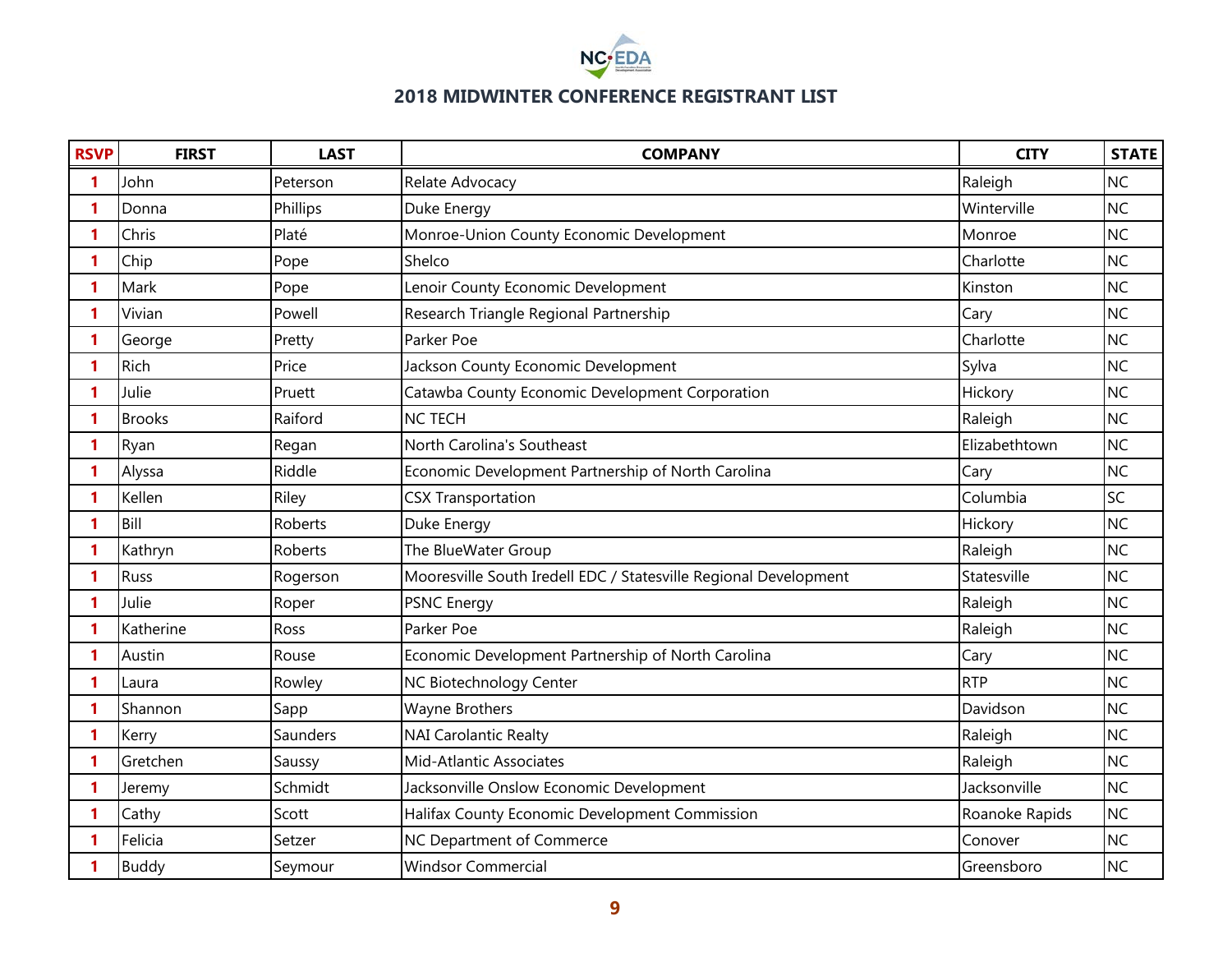

| <b>RSVP</b>  | <b>FIRST</b> | <b>LAST</b>    | <b>COMPANY</b>                                     | <b>CITY</b>        | <b>STATE</b> |
|--------------|--------------|----------------|----------------------------------------------------|--------------------|--------------|
| 1            | George       | Sherrill       | NC Department of Commerce                          | Raleigh            | <b>NC</b>    |
| 1            | Phillip      | Shumaker       | Economic Development Partnership of North Carolina | Pinehurst          | <b>NC</b>    |
| 1            | Ben          | Simpson        | Alfred Benesch & Company                           | Charlotte          | <b>NC</b>    |
| 1            | Bill         | Sinclair       | <b>DH Griffin Construction</b>                     | Greensboro         | <b>NC</b>    |
| 1            | Jennifer     | Sisak          | Gilbane                                            | Durham             | <b>NC</b>    |
| 1            | Courtney     | Skunda         | <b>BE&amp;K Building Group</b>                     | Durham             | <b>NC</b>    |
| 1            | Bill         | Slagle         | Economic Development Partnership of North Carolina | Spruce Pine        | <b>NC</b>    |
| 1            | Carolyn      | Sloop          | Wells Fargo Bank                                   | Raleigh            | <b>NC</b>    |
| 1            | Abby         | Smith          | Walbridge                                          | Charlotte          | <b>NC</b>    |
| 1            | Mark         | Smith          | McKim & Creed                                      | Raleigh            | <b>NC</b>    |
| 1            | Matt         | Smith          | <b>Wake Tech Foundation</b>                        | Raleigh            | <b>NC</b>    |
| 1            | Melissa      | Smith          | Economic Development Partnership of North Carolina | Greensboro         | <b>NC</b>    |
| 1            | Mike         | Smith          | Stanly County Economic Development Commission      | Statesville        | <b>NC</b>    |
| 1            | Mike         | Solomon        | <b>Timmons Group</b>                               | Greensboro         | <b>NC</b>    |
| 1            | Robin        | Spinks         | Greenfield                                         | Wrightsville Beach | <b>NC</b>    |
| 1            | Christine    | Spratley       | Ernst & Young                                      | Raleigh            | <b>NC</b>    |
| $\mathbf{1}$ | David        | Spratley       | Economic Development Partnership of North Carolina | Cary               | <b>NC</b>    |
| 1.           | Marlene      | Spritzer       | Savills Studley                                    | Raleigh            | <b>NC</b>    |
| 1            | Walt         | Sprouse        | Randolph County Economic Development Corporation   | Asheboro           | <b>NC</b>    |
| 1            | Joe          | Stallings      | Town of Garner                                     | Garner             | <b>NC</b>    |
| $\mathbf{1}$ | Joe          | Starr          | <b>Terracon Consultants</b>                        | Raleigh            | <b>NC</b>    |
| 1            | <b>DJ</b>    | Stephan        | Allen Tate Relocation & Corporate Services         | <b>NC</b>          | <b>NC</b>    |
| $\mathbf{1}$ | Angie        | Stewart        | Harnett County Economic Development                | Lillington         | <b>NC</b>    |
| 1            | Evan         | Stone          | Cary Chamber of Commerce                           | Cary               | <b>NC</b>    |
| 1            | Paul         | <b>Stratos</b> | Principal                                          | Charlotte          | <b>NC</b>    |
| 1            | Sloan        | Stryffeler     | Edifice Inc.                                       | Charlotte          | <b>NC</b>    |
| 1            | Amy          | Sullivan Hicks | <b>ECS Southeast</b>                               | Charlotte          | <b>NC</b>    |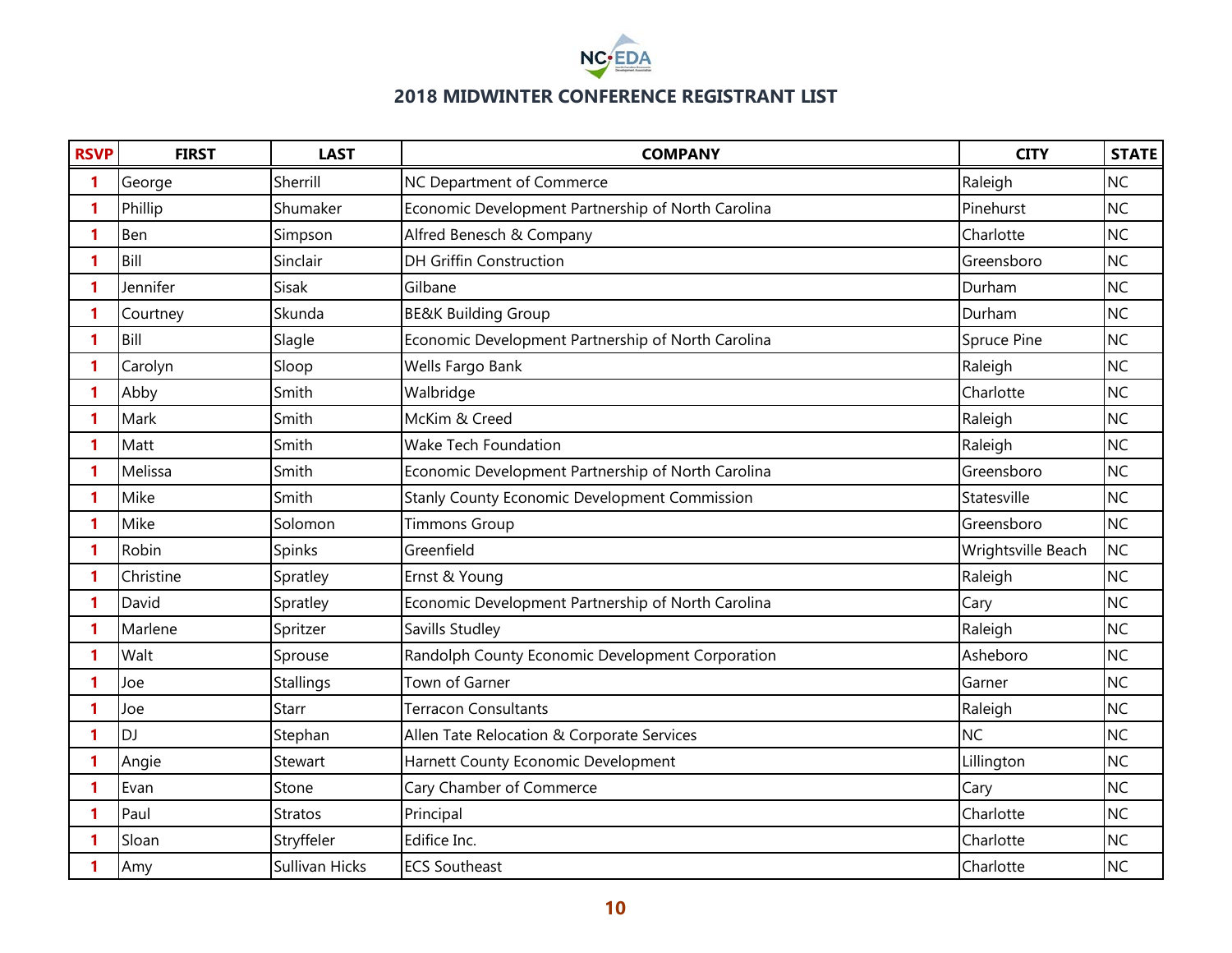

| <b>RSVP</b>  | <b>FIRST</b>  | <b>LAST</b>  | <b>COMPANY</b>                                               | <b>CITY</b>    | <b>STATE</b> |
|--------------|---------------|--------------|--------------------------------------------------------------|----------------|--------------|
| 1            | Harry         | Swendsen     | Economic Development Partnership of North Carolina           | Cary           | <b>NC</b>    |
| 1            | John          | Swope        | Sampson County Economic Development Commission               | Clinton        | <b>NC</b>    |
| 1            | Ellen         | Tai          | Economic Development Partnership of North Carolina           | Cary           | <b>NC</b>    |
| 1            | Andrew        | Tate         | North Carolina Railroad Company                              | Hendersonville | <b>NC</b>    |
| 1            | Debbie        | Taylor       | Harnett County Economic Development                          | Lillington     | <b>NC</b>    |
| 1            | Ben           | Teague       | Economic Development Coalition for Asheville-Buncombe County | Asheville      | <b>NC</b>    |
| 1            | George        | Teague       | <b>Nelson Mullins</b>                                        | Raleigh        | <b>NC</b>    |
| 1            | Allen         | Thomas       | North Carolina Global TransPark                              | Kinston        | <b>NC</b>    |
| 1            | Allie         | Thomas       | <b>Wilkinson ERA Real Estate</b>                             | Charlotte      | <b>NC</b>    |
| 1            | Katherine     | Thomas       | Alfred Williams & Company                                    | Raleigh        | <b>NC</b>    |
| 1            | Ed            | Thum         | Aberdeen Carolina & Western Railway                          | Candor         | <b>NC</b>    |
| 1            | Kyle          | Touchstone   | Chatham Economic Development Corporation                     | Pittsboro      | <b>NC</b>    |
| 1            | Tommy         | Turner       | NKF / Hart Industrial Group                                  | Charlotte      | <b>NC</b>    |
| 1            | Robert        | Van Geons    | Fayetteville Cumberland County Economic Development Corp.    | Fayetteville   | <b>NC</b>    |
| 1            | Ana           | Wadsworth    | <b>Burton Engineering Associates</b>                         | Garner         | <b>NC</b>    |
| 1            | <b>Brocke</b> | Walker       | D.H. Griffin Companies                                       | Greensboro     | <b>NC</b>    |
| $\mathbf{1}$ | Napoleon      | Wallace      | NC Department of Commerce                                    | Raleigh        | <b>NC</b>    |
| 1.           | Colleen       | Walton       | <b>Brand Acceleration</b>                                    | Indianapolis   | <b>IN</b>    |
| 1            | Chelsea       | Ward         | Henderson County Partnership for Economic Development        | Hendersonville | <b>NC</b>    |
| $\mathbf{1}$ | Mark          | Ward         | Scotland County Economic Development                         | Laurinburg     | <b>NC</b>    |
| 1.           | Teddy         | Warner       | Fayetteville Cumberland County Economic Development Corp.    | Fayetteville   | <b>NC</b>    |
| 1            | Don           | Warren       | <b>McCrory Construction</b>                                  | Greenville     | SC           |
| 1            | Dan           | Warrick      | SynTerra Corporation                                         | Charlotte      | <b>NC</b>    |
| 1            | Cary          | Watts        | <b>Burton Engineering Associates</b>                         | Charlotte      | <b>NC</b>    |
| 1            | Linda         | Weiner       |                                                              | Raleigh        | <b>NC</b>    |
| 1            | Greg          | Welsh        | <b>OAK Engineering</b>                                       | Charlotte      | <b>NC</b>    |
| 1            | Ryan          | Wetherington | Allen Tate Relocation & Corporate Services                   | Charlotte      | <b>NC</b>    |